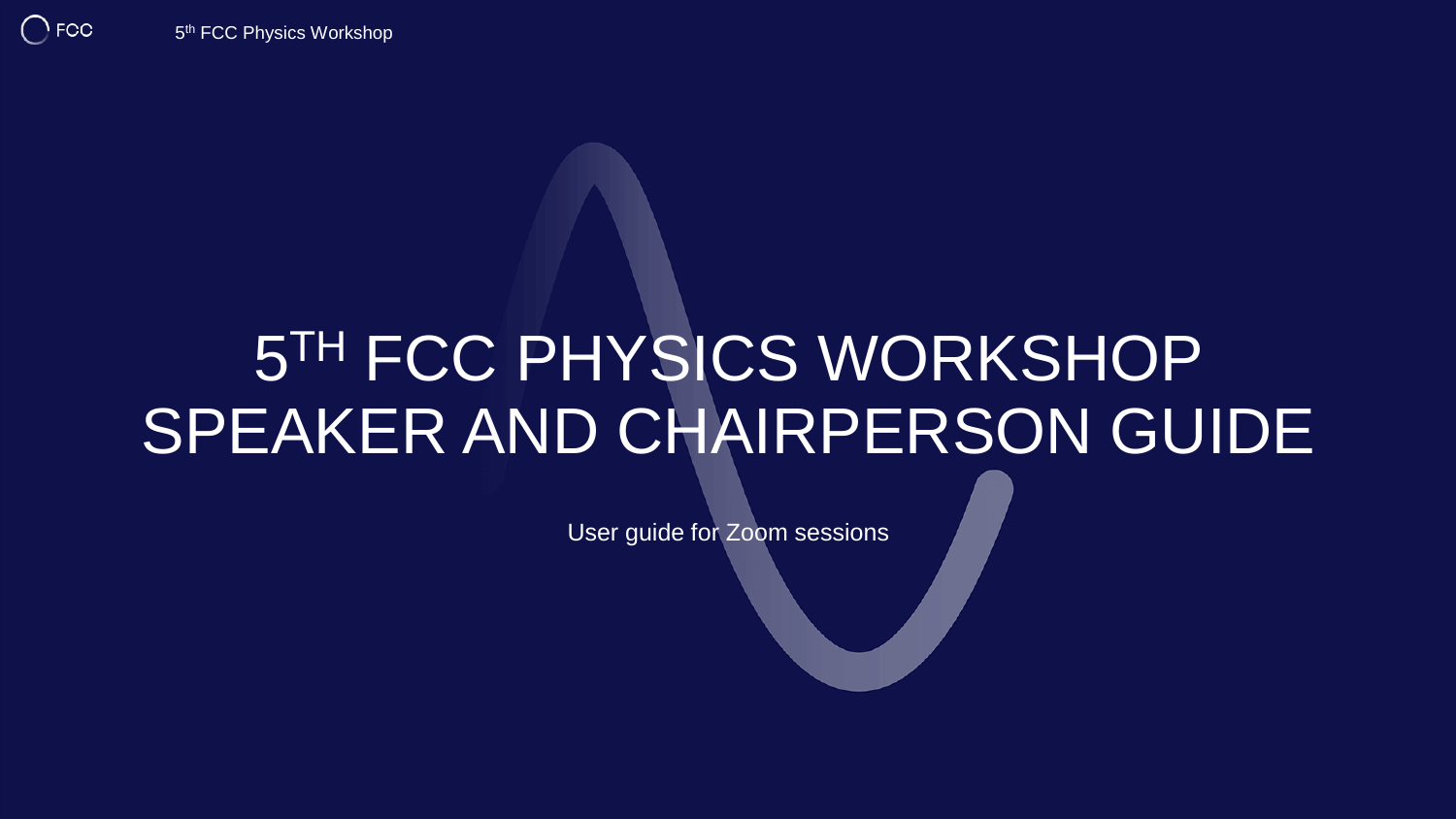## Zoom sessions

We recommend that you **update your zoom to the latest version.**

Useful information:

- How to first login at CERN Zoom? [https://videoconference.docs.cern.ch/faqs/#how-to](https://videoconference.docs.cern.ch/faqs/#how-to-first-login-at-zoomcern)first-login-at-zoomcern
- How to download / update the CERN Zoom client? [https://videoconference.docs.cern.ch/faqs/#how-do-i](https://videoconference.docs.cern.ch/faqs/#how-do-i-downloadupdate-my-zoom-client)downloadupdate-my-zoom-client



<https://cern.zoom.us/>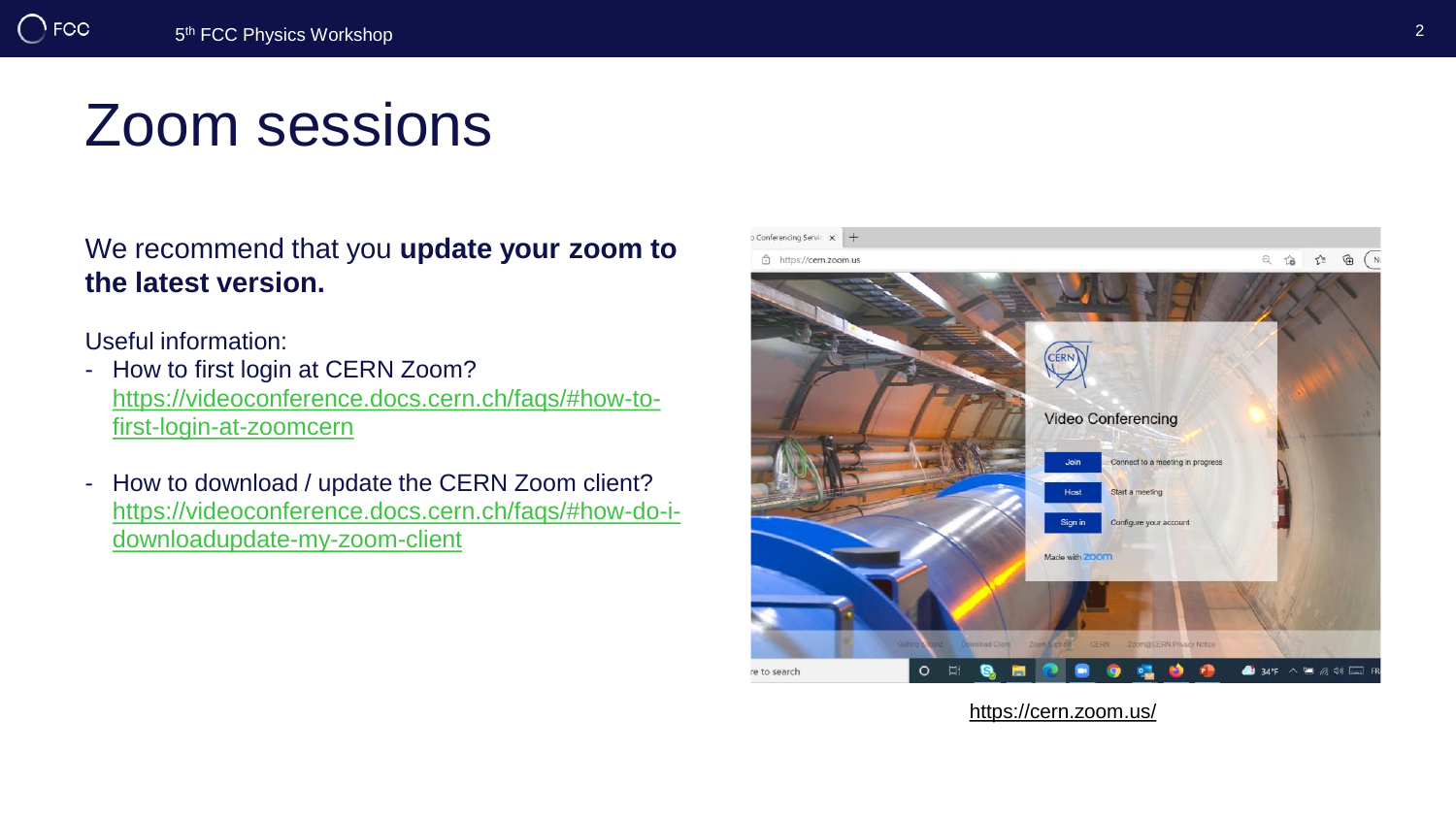We recommend that you add your **"First name Last Name"** to your account so the participants know who you are

To change your name after entering a Zoom meeting, click on the "Participants" button.



Next, hover your mouse over your name in the "Participants" list on the right side of the Zoom window. Click on "Rename".

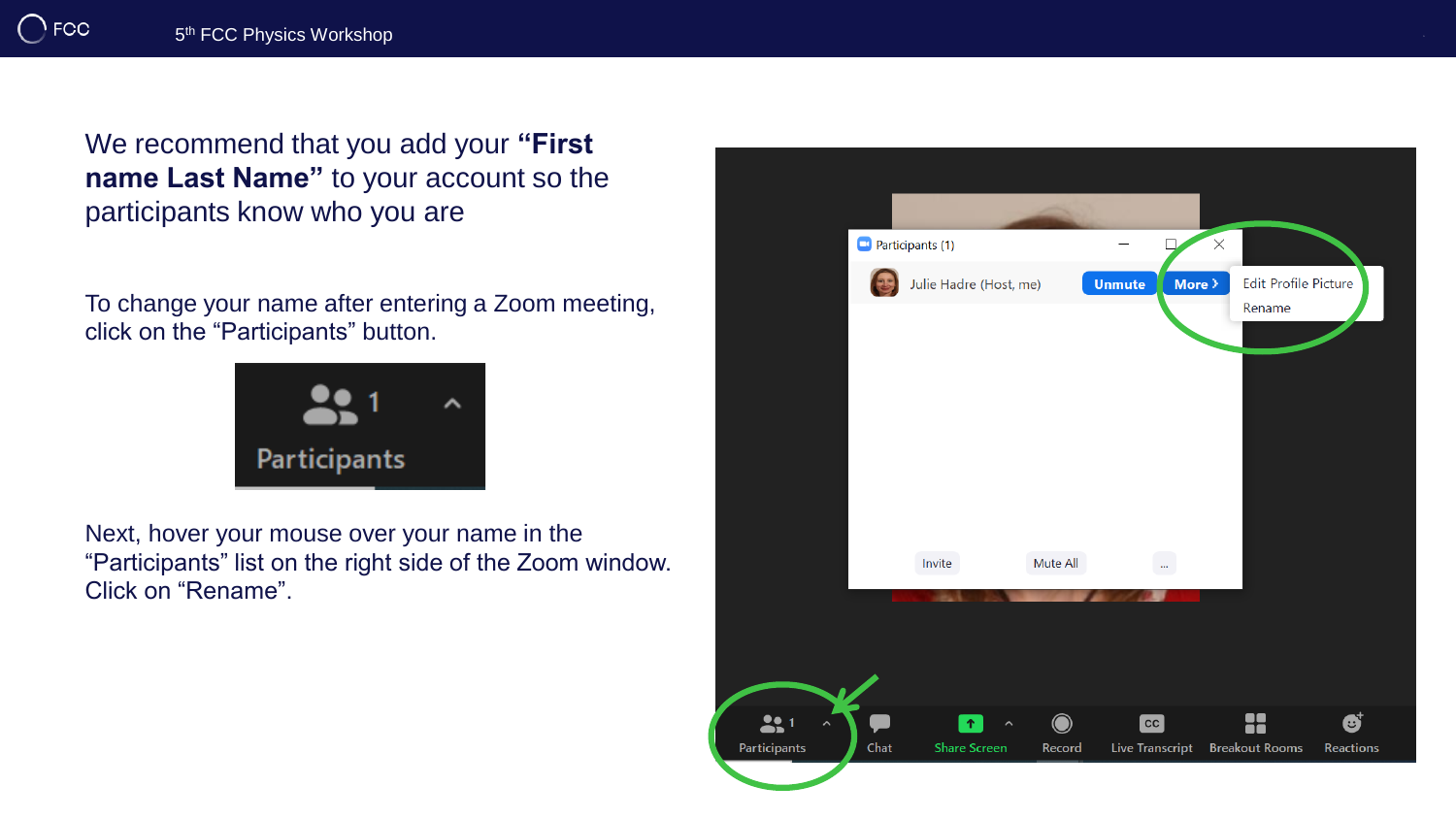#### We recommend that you change your **background:**

Zoom Meeting



To change your background after entering a Zoom meeting:

- Click on the arrow next to the 'Start Video' button, and then on 'Choose Virtual Background'



- You can select one of the proposed background or add one by clicking on 'Add Image'

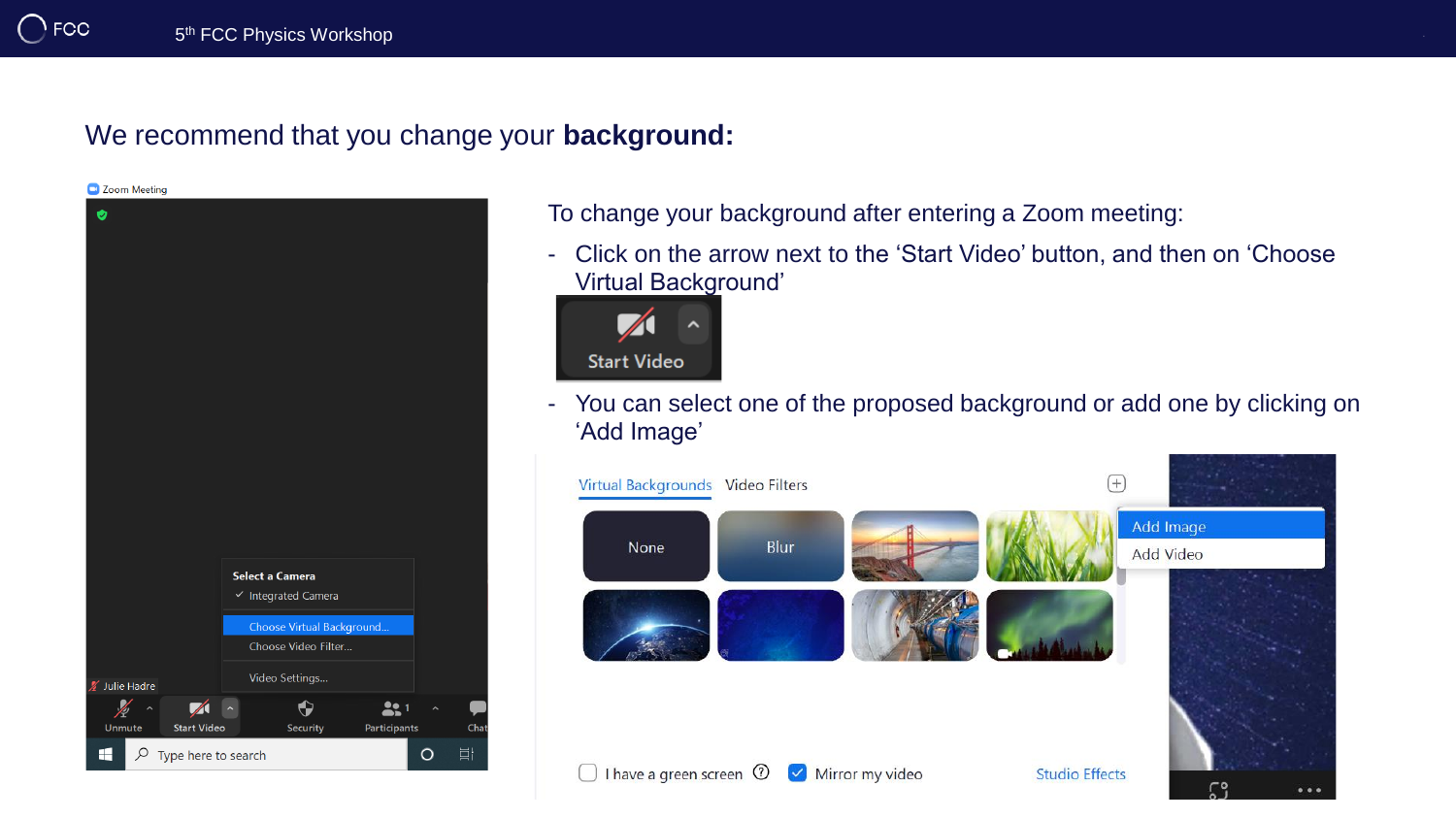You can also Add your picture when you Stop Video

To change your picture after entering a Zoom meeting, click on the "Participants" button.



Next, hover your mouse over your name in the "Participants" list on the right side of the Zoom window. Click on "Edit Profile Picture", then click on 'Change Picture'.



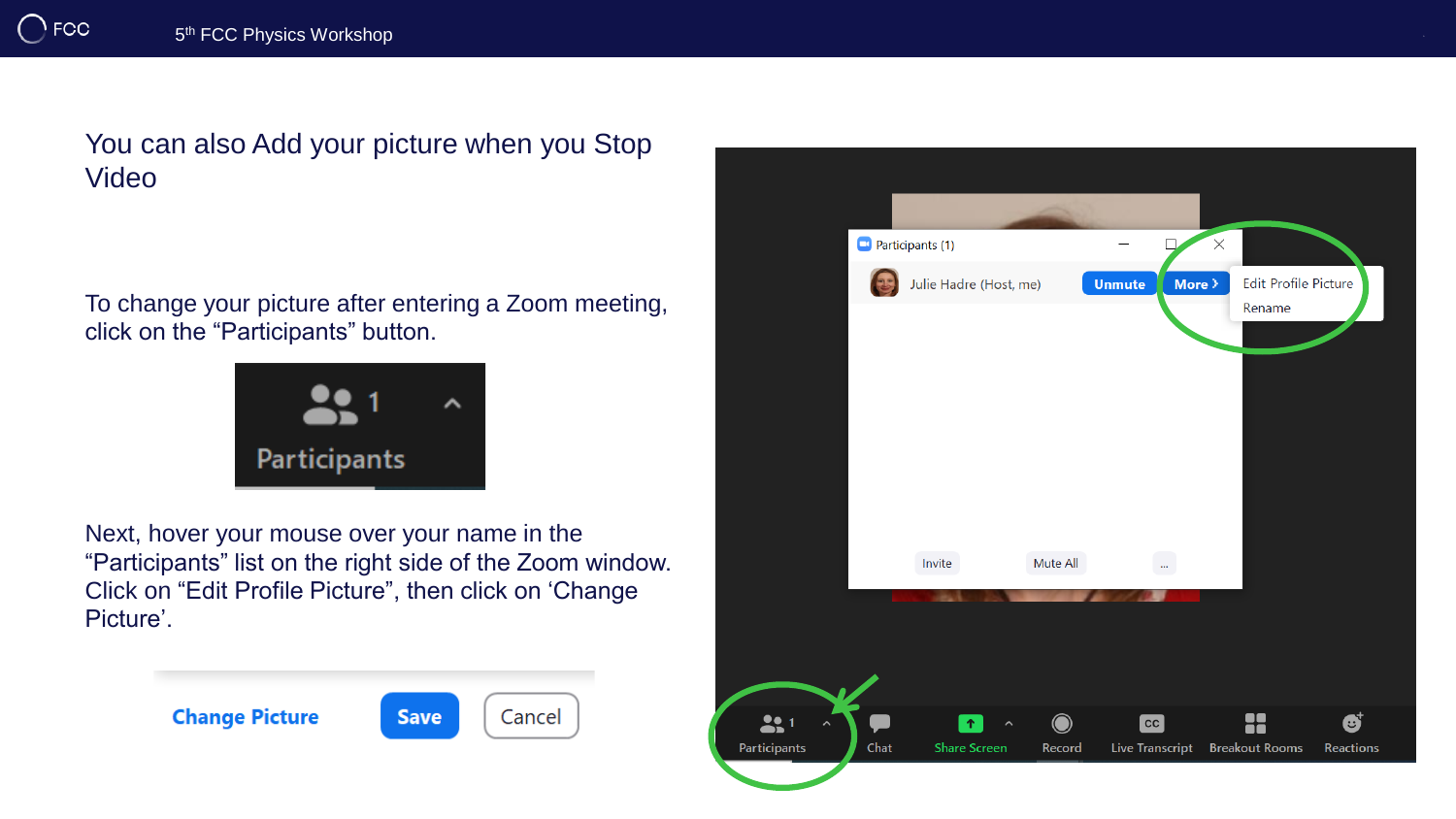### Zoom sessions

### **Internet connection**

A fiber connection is ideal. Use an ethernet (wired) connection rather than wifi. This connection must be stable: we recommend 10Mbits/s (You can test your line on speedtest.net).

If there are several connections in your house / apartment, limit the consumption of bandwidth on your connection by

other users (time slot where you would be the only one to use the internet connection). If your fixed line is of poor quality, you can use 4G back-up (but this is riskier).

### **Computer**

The computer must be relatively recent (+/- 5 years) in order to have the necessary power for the smooth running of the video conference (sending and receiving video streams simultaneously). The computer must have a webcam and a headset jack. If the computer does not have a webcam, you can add an external one via a USB port. If you are on your work computer, be sure to disable any VPN, firewall or browser proxy that could block the correct transmission.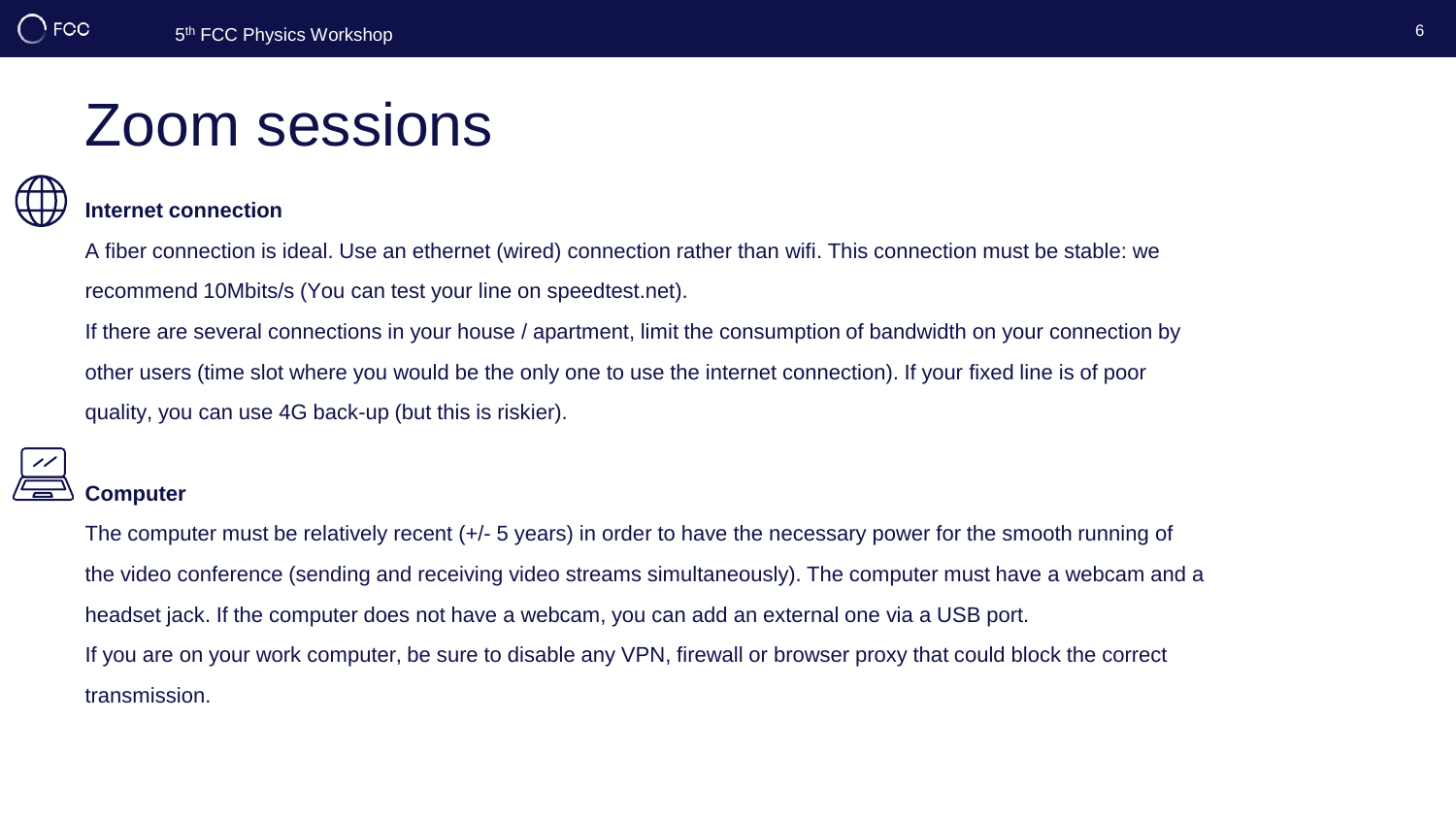## Zoom sessions

#### **Audio**

We recommend that you use a headset in order to isolate yourself from surrounding noise and echo effects during the broadcast. Choose a room isolated from noise and which does not resonate.

#### **Video**

If your computer has a webcam, you will have little ability to manage your frame. However, it is worth noting that an integrated webcam is often found below eye level, so the shot is "low angle" which is rarely aesthetic. If possible, raise your computer to reduce this "seen from below" effect.

#### **Shooting location**

Choose a room that does not resonate, is well-lit, and is isolated. Choose a neutral background with enough space between you and the wall in order to not give the impression of oppression. The light should be in front of you (not in the background): do not stand with your back to a window in order to avoid backlight as webcams do not handle this well.



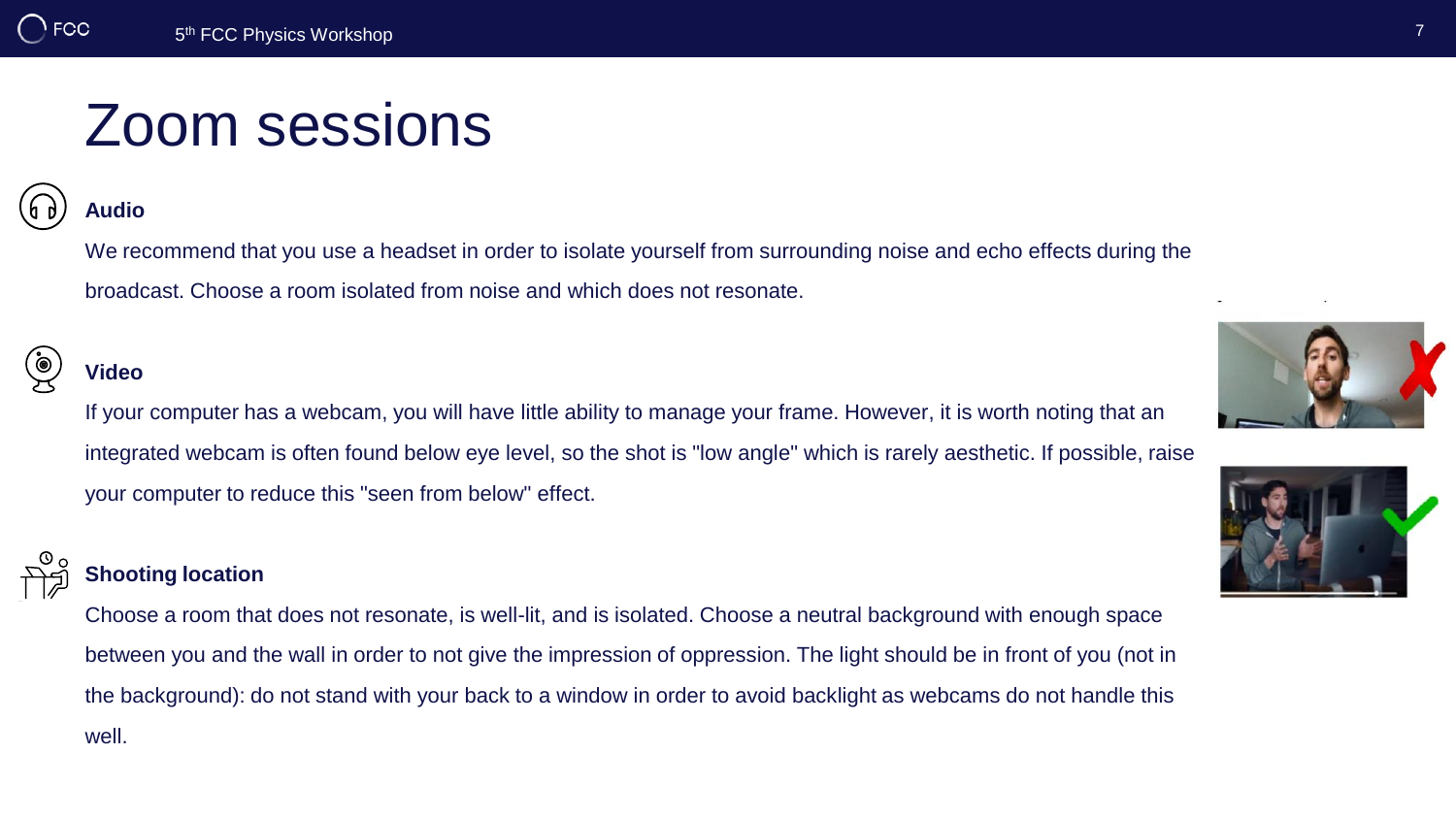# D-day - Be prepared !



**Fix computer errors:** ALWAYS double- or triple-check your equipment before giving a virtual presentation. Make sure your microphone, webcam, and internet are working. If you have to fumble around with technical details during the video call, your audience may have the impression that you are unreliable.

**Eliminate distractions:** Silence your phone, turn off desktop notifications, get rid of loud fan noises, and make sure your room is child/dog free. Keep in mind that your audience will likely be listening through their headphones, so even the tiniest of noises might be heard.



**Bring a glass of water :** Talking for 20 minutes can be a difficult exercise. Drinking a little water before and during if necessary will help you feel more comfortable during your speech.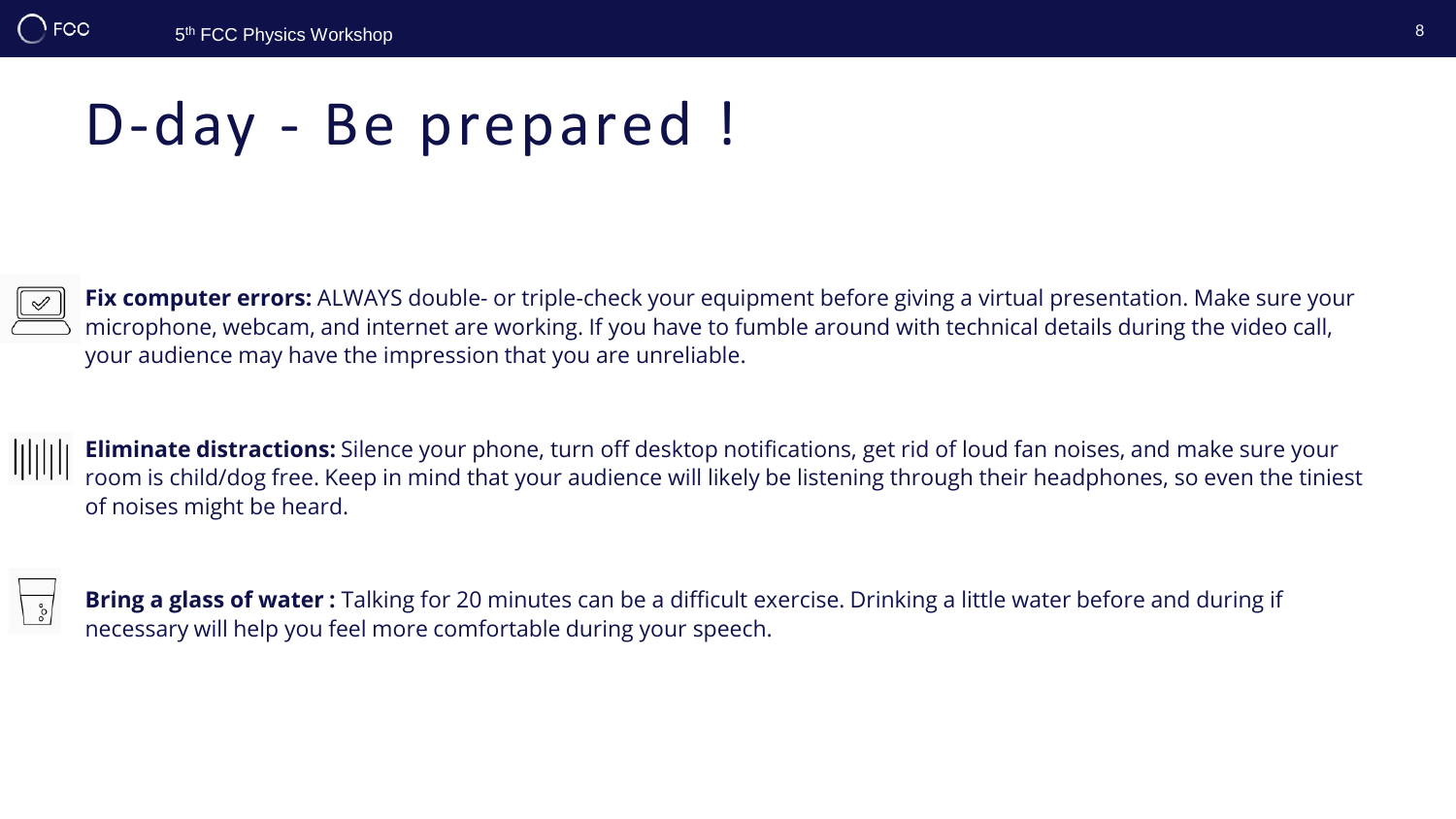### The powerpoint presentation Some tips

 $\frac{\Delta}{\texttt{PPT}}$ 

Online presentations should **be simple and straightforward**, like live presentations. The biggest difference here is that your audience will likely be straining their eyes, trying to look at their (potentially tiny) computer screens while you are giving a presentation. People will have difficulty reading AND listening to your speech. The important thing is to determine what the key message of your speech is. Bring people to this by considering the most important elements, and that is what you want to show in your powerpoint presentation.

#### ✓**Cut Extra words from a sentence without changing the original sentence's meaning**

- ✓**Use Powerpoint animations to build the messages visually.**
- ✓**Illustrate with pictures as much as you can.**

**Your goal is to make your presentation slides as small as possible**, while retaining the most essential information possible.

You can even write down notes on notecards to help assist you in explaining the points you have in your presentation, or memorize what you will say altogether.